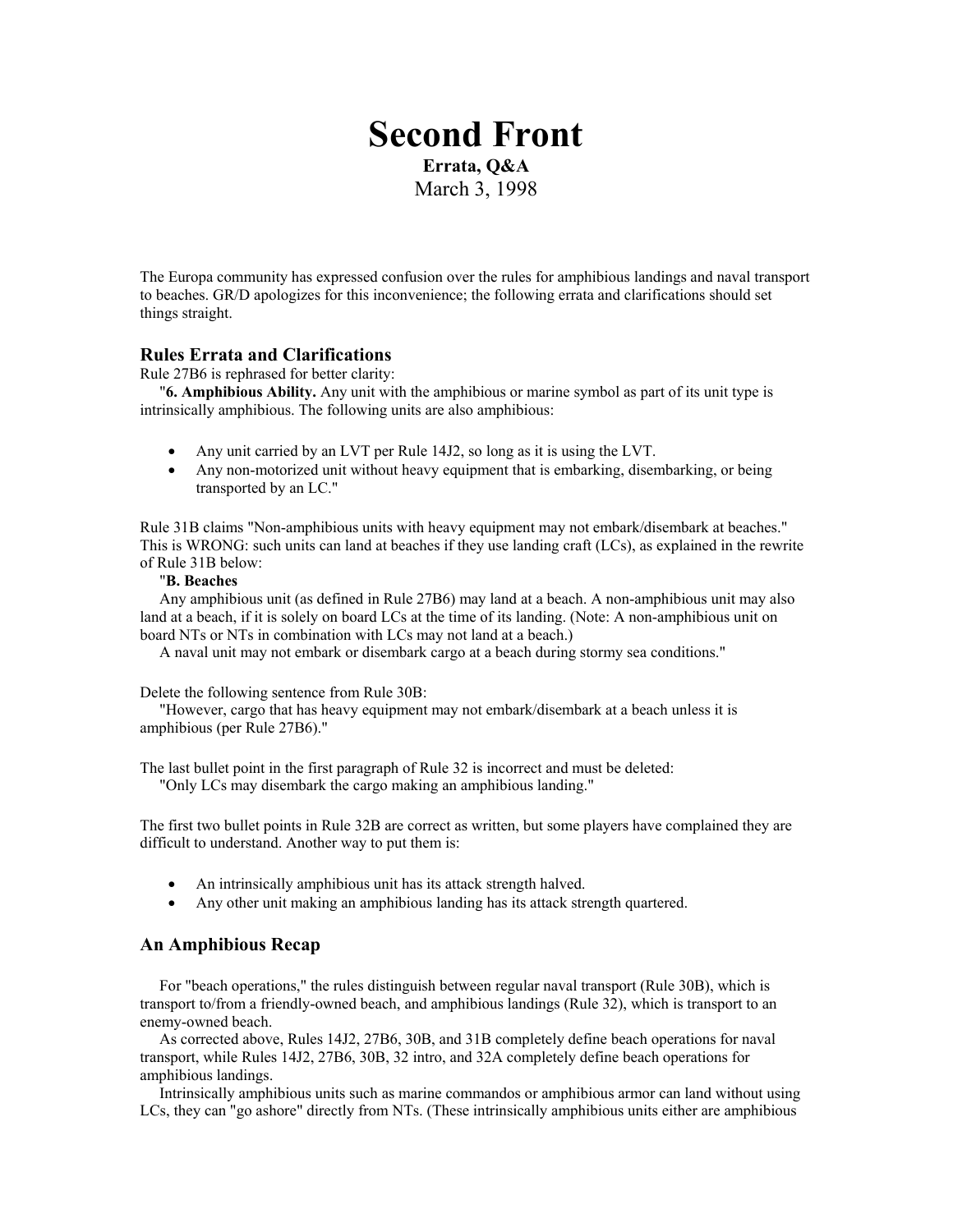by their very natures, such as DD tanks, or have factored into them the small landing craft capable of taking them from ship to shore, such as for marine commandos.) The game was designed this way: if the intrinsically amphibious units that landed on D-Day required LCs in the game, then the amphibious armor alone would soak up so many LCs that not all the forces which historically landed could land in the game.

 LVT counters are also intrinsically amphibious. They are not, however, landing craft, and must be transported to their landing sites by naval transport. (LVTs were not capable of long distance sea voyages and historically were not classified or used the same as real landing craft, despite the similarity of names and abbreviations between LVTs and landing craft.) Note that any unit carried by an LVT is also amphibious, per Rule 14J2.

 LCs bestow amphibious capability to non-motorized units without heavy equipment (Rule 27B6), allowing them to make amphibious landings (see the second bullet of 32B for more detail on how this works).

If you like, you can also allow special c/m units (the British  $1x$  3-2-10 Aslt Gun X RMAS, and the  $1x$  5-3-6 Aslt Eng Tank X 1 RE) to make amphibious landings using LCs. This was only excluded from the game for simplicity (to avoid a special rule for a few units). However, these units didn't fare very well when making amphibious landings, so if you adopt this rule, halve the combat strengths of these units when they make an amphibious landing, in addition to any other modifications. (Actually, only two of the three AVRE battalions of 1x 5-3-6 Aslt Eng Tank X 1 RE landed in the assault forces, but a battalion of Crabs from 30th Armoured Brigade also landed. Since we don't have battalion breakdowns, using the '1 RE' for these forces is convenient.)

 LCs in the game include LSTs, LSMs, LCIs, etc., and can carry any type of equipment. Assuming that the Allied player makes amphibious landings at enemy-owned beach hexes and gains control of some of these hexes during his movement and combat phases, he can use naval transport to land other units at those now-friendly beach hexes during the exploitation phase. Generally, any units (including those with heavy equipment, such as HQs, armor and artillery units, and even full divisions) can land at a friendly beach, however, unless they are intrinsically amphibious, they must use only LCs to do so (per Rule 31B).

 Note that the vast majority of divisions cannot directly make amphibious landings, since they run afoul of Rule 27B6. By breaking a non-motorized division down into a divisional headquarters and unsupported components that do not have heavy equipment (such as infantry regiments), the unsupported components can make amphibious landings using LCs, and the division HQ can use LCs to land in the exploitation phase in a beach hex captured by its side. Note that Rule 15 allows you to assemble divisions in the exploitation phase, even non-motorized divisions. Of course, everything has to work right to do this (all unsupported components land in the same beach hex, they capture the hex without taking losses, the division HQ lands there in the exploitation phase, and you remember to assemble the division), but if all goes well you've increased your beachhead's ability to resist Axis counterattacks. Note: The only division that can make an amphibious landing without breaking down is the USMC 1 Exp Marine Division, since it is intrinsically amphibious.

 As mentioned earlier, NTs may carry intrinsically amphibious units to beaches. NTs can also transfer cargo (such as armor units) to LCs for transport to a beach per Rule 31D. NTs may carry resource points or supplies to a friendly beach, but not to an enemy-owned beach.

#### **Second Front Q&A**

*Q. If LCs can transport units with heavy equipment to friendly beaches, for purposes of invasions this implies that the heavy equipment is being landed in the second wave. However, a lot of heavy equipment did land as part of the first wave. Why doesn't* Second Front *allow units with heavy equipment to make amphibious landings?* 

A. The fact that various landing craft could unload heavy equipment on beaches does not mean that units with heavy equipment can make assault landings on enemy-held shores. There are several reasons for this. One is time versus capacity. Time is a critical factor: infantry and the like takes a very few minutes or even just seconds to disembark on a beach and go into combat. Heavy equipment is more difficult to unload. Small landing craft designed for heavy equipment (such as an LCM, Landing Craft Mechanized) could land and unload fairly quickly, but they couldn't carry that much—you needed huge numbers of them (impractical) or many round trips (takes time) to land a large volume of heavy equipment. Larger landing craft (such as an LST, Landing Ship Tank) solved the capacity problem but took a longer time to disembark its cargo, which rendered its landing operations more vulnerable when the enemy was capable of direct fire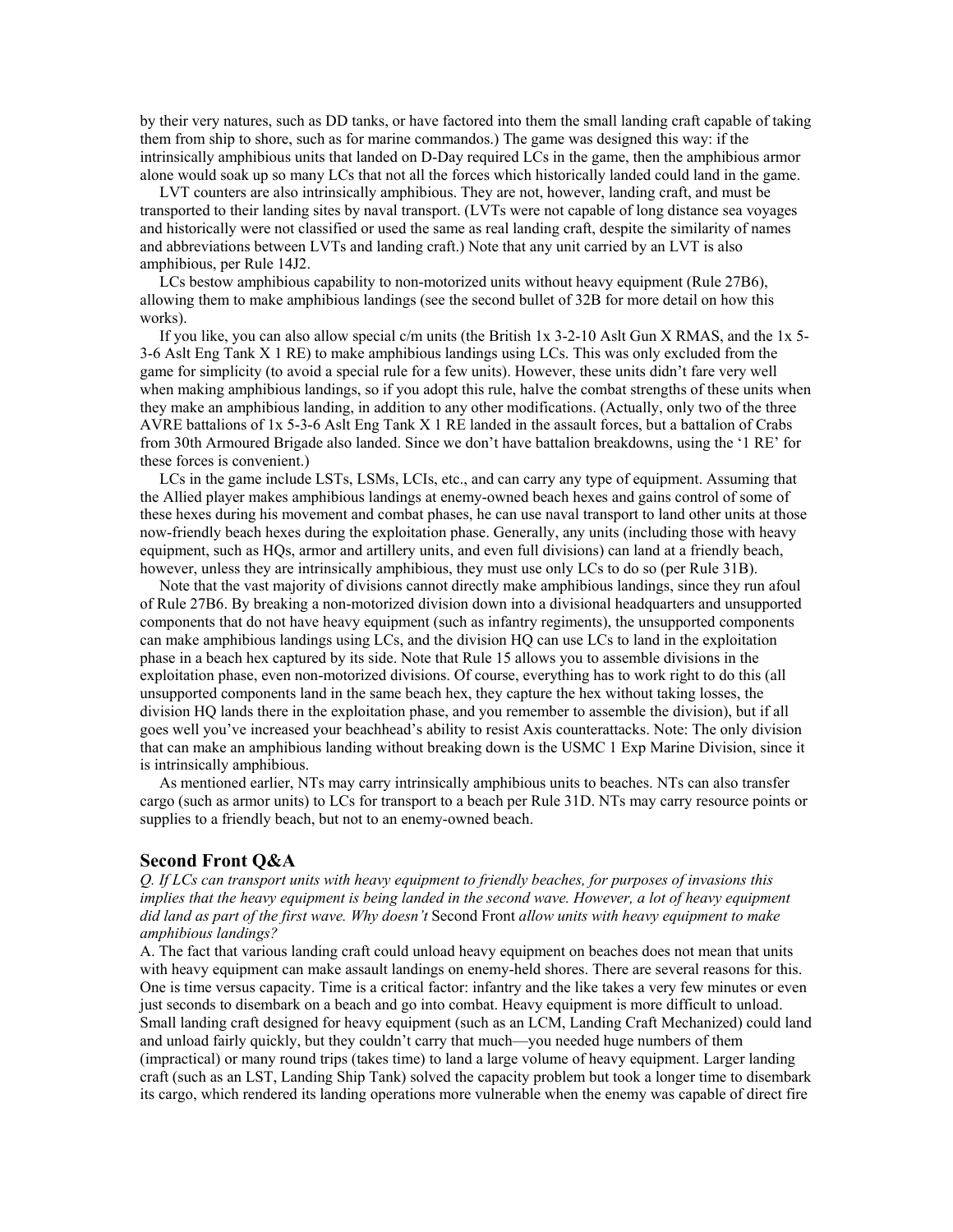on the beaches.

 Another reason is that it is difficult to unload heavy equipment in bulk without assistance. Sure, the landing craft can get it to the beaches, but help is needed in getting the equipment out of the landing craft. Beach obstacles and mines must be removed, exit routes must be delineated and in some cases built up so that you don't get stuck in the sand. Having labor on hand to unload the landing craft is extremely helpful, having people in place simply to direct traffic and make sure everything doesn't grind to a confused, milling halt is important. All this means that if you are going to unload lots of heavy equipment, you had better have some control over the beach before the equipment lands.

 A third reason is that the landing craft with high capacities for heavy equipment are restricted in their operations. An LST, for example, could land in 3.5 feet of water—you could not unload it directly on very flat beaches unless you were willing to beach it (which opens up another can of worms). Similarly, the LCT (Landing Craft Tank) Mark 3 could carry significantly more than the earlier marks, but its deep draft precluded it from being used in Normandy.

 Sure, some heavy equipment landed early on in amphibious operations. At Europa scale, however, the net effect of all this is that the critical, early stages of the battle for the beach would be decided before enough heavy equipment could land and effectively join the action. The game builds these overall considerations into the amphibious landing system.

*Q. If you can land/unload units during the naval part of exploitation, and units must spend MPs to disembark, how do non-c/m units do this? No exploitation is allowed for them?* A. Rule 31A states "During the exploitation phase, a non-c/m unit may disembark... during this phase."

*Q. Can intrinsically amphibious units transport themselves from port to a beach, or must they use NTs?* A. They must use naval transport, either NTs or LCs (although in most cases you probably would want to use LCs to carry non-intrinsically amphibious units instead).

#### *Q. Can an LVT carry a marine commando?*

A. Sure, but this seems a very inefficient use of assets. Since an LVT automatically makes the unit it carries amphibious, you seem to gain little by carrying a unit that is already amphibious.

#### *Q. Can LCs carry LVTs (and their passengers)?*

A. Sure, but using NTs instead frees up LCs to carry other cargo.

*Q. You say any units can be landed at a friendly-owned beach hex using LCs. What about rail-only units?* A. Although this isn't likely to come up in actual play we should exclude them. Add the following sentence to Rule 27B3: "Exception: LCs cannot carry rail-only units."

*Q. (Rule 32C) If intrinsically amphibious units don't need LCs to make an amphibious landing, then are they exempt from the LC limit on planning invasions?*

#### A. Yes, and let's rewrite 32C as follows:

# "**C. Planning and Preparation**

 An amphibious landing must be planned in advance, similar to an airborne landing (Rule 24C). Use Rule 24C for planning an amphibious landing with these modifications:

- A player may plan an amphibious landing for each of his intrinsically amphibious units (that is, any unit with the amphibious or marine symbol as part of its unit type).
- For all other units, a player has a maximum RE planning limit equal to the cargo capacity of LCs currently in play (not sunk). For example, if a player has in play LCs with a total cargo capacity of 20, he may plan amphibious landings for an additional 20 REs of units in that initial phase.

The player may not plan amphibious landings for any other units."

# **Second Front Rules Court**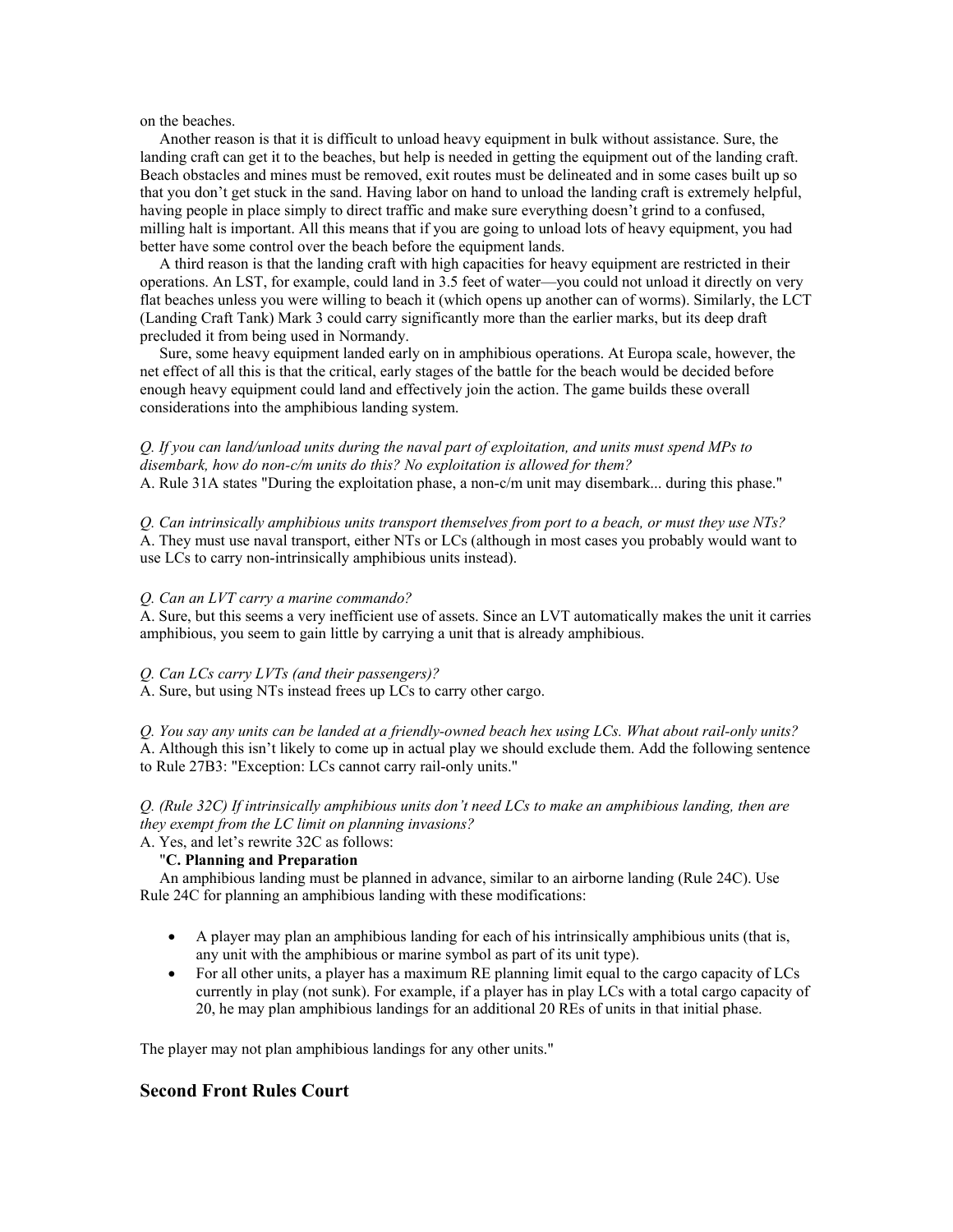#### **Allied OB**

*Q. Allied Apr I 44 Initial Forces: How is the Polish 13-10 armor upgrade accomplished with no Polish ETO inf RPs available?* 

A. Hmm . . . interesting point, looks like the Poles should have a 0.5 inf RP rate for Jul-Dec 43 in the ETO; with 1 Polish inf RP accumulated in the ETO for the Apr I 44 initial conditions.

#### **Maps.**

*Q. Is Caen really a bigger port than Cherbourg?* 

A. Surprisingly, Caen is a more important port than Cherbourg. Cherbourg was a premier port for ocean liners in the pre-war period, but Caen was the heavy-duty cargo port of the area. This explains part of the Allies planning on capturing Caen early in the Normandy campaign, as they hoped to capture the port. In the event, the Germans blocked the British back from taking the port in the early days of the campaign, and then they wrecked the locks system that gave access to the port, so extensively that the port was rendered of little use for the remainder of the war.

#### **Chart Errata.**

Note #2 in the optional antiaircraft fire table notes is incorrect. The last sentence should read: "Treat shifts that would go past the "A" column of the table as positive dice roll modifiers on the "A" column; treat shifts that would go past the "F" column of the table as negative dice roll modifiers on the "F" column."

Also, the stacking summary is incorrect in one instance: regular stacking should be 3, not 6, units.

#### **Questions and Answers.**

*Q. (Rules 10H and 14A2) May a player voluntarily reduce his AECA/AECD/ATEC or combat engineer proportion in order to avoid "Required Losses?"*  A. No.

#### *Q. (Rule 12) Are ground units on ships in supply?*

A. The regular supply rules govern the supply of ground units, even when they are embarked on board ships. Note that in some cases units will become unsupplied when on board ships. For example, a unit embarks upon a NT and ends its turn at sea. In the next player turn, the unit becomes out of supply, since there is no way it can trace a supply line to a supply source. If the NT is in port, however, then an embarked unit on board may be able to trace supply, per Rule 12.

 If this seems a bit odd, it works this way to prevent game abuses, such as embarking units on ships to establish a permanently-in-supply "floating reserve" or other silly things.

*Q. (Rule 12C2) The final sentence of this rule seems to contradict the previous one. If in order to function as a limited supply source a standard or minor port must trace a naval element supply line to a major or great port, what does the last sentence of this rule mean when it states,"...supply line may be traced from a minor or standard port."?*

A. The last sentence allows you to trace a naval supply line from a standard/minor port; it has nothing to do with tracing the line to a major/great port. Instead, see Rule 12B4, which governs naval supply lines and says you have to trace from a major/great port.  $12B4/12C1$  is the general case, allowing both sides to get full regular supply via naval supply lines. 12C2 is the special case for the Allies, allowing them to get limited regular supply by using ports that don't make the cut for 12B4/12C1.

*Q. (Rules 14B1 and 14B2) If a long-range siege artillery unit fires from two hexes in such a way that the "line of sight" crosses the vertex between two hexsides, one of which is an improved fortified hexside and the other of which is not, then is the artillery's strength doubled?*  A. Yes.

*Q. (Rule 14J) If a movement counter is not carrying a unit is it treated as a 0-strength unit for combat purposes (e.g., not included in AEC/ATEC computations)?*  A. Yes.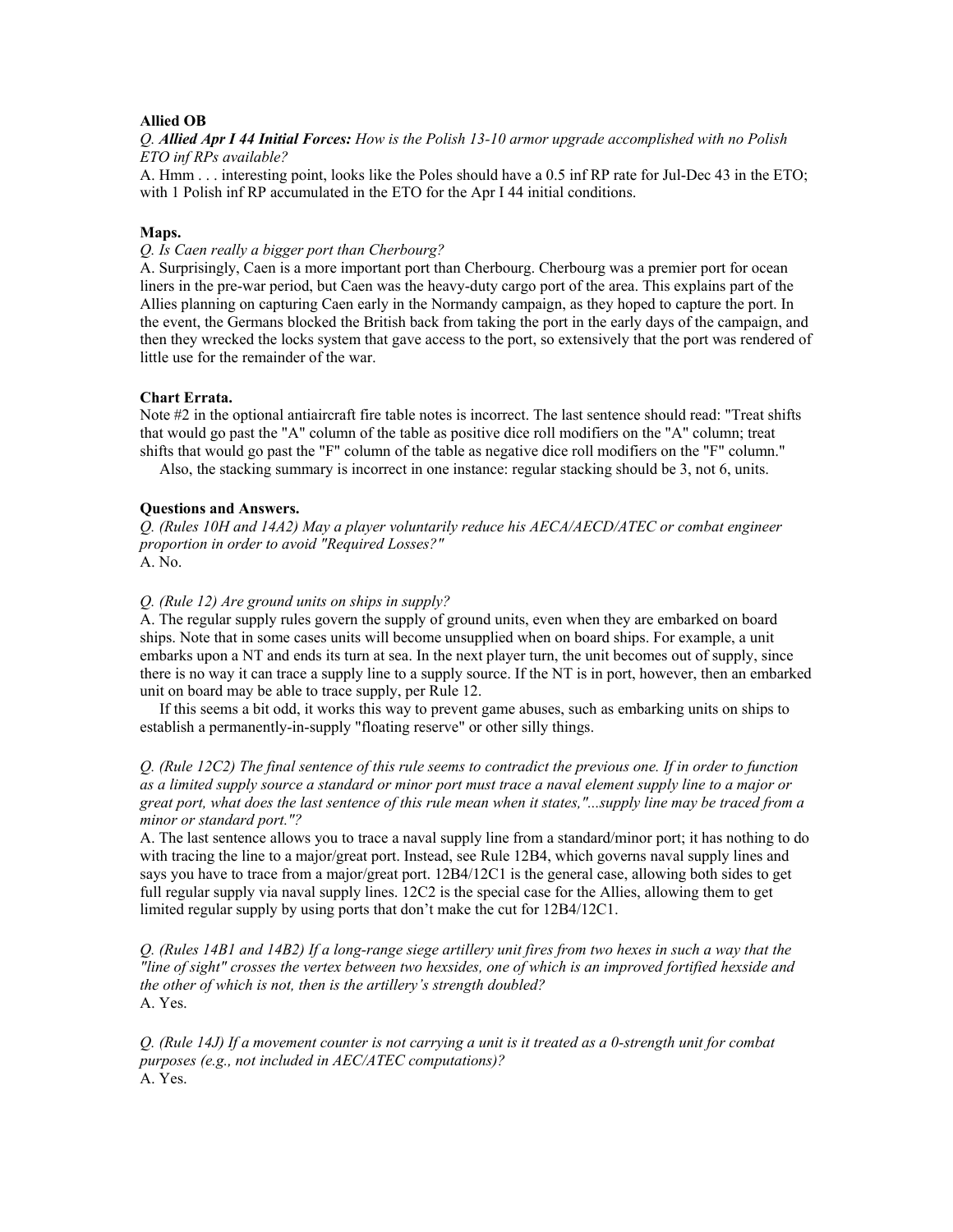*Q. What is the RE size of transport counters for purposes of naval and rail transport?*

A. Its basic size is doubled for being c/m. A 1 RE-capacity counter that moves by rail or sea counts as 1 RE for transport purposes, and a 3 RE-capacity counter counts as 2 REs.

*Q. (Rule 14J1) Can transport counters carry units during the combat phase?* A. No.

#### *Q. (Rule 14J2) May LVTs and the units they carry treat narrow straits hexsides as river hexsides, as per Rule 14J2? [Such a crossing was part of the historical battle of Walcheren Island.]*

A. The rules as written don't grant any special ability to LVTs for narrow straits hexsides. This was done for simplicity. Unlike LVTs' ability on lake and major river hexsides, in the case of narrow straits hexsides, sea conditions come into play.

 You can use the following option for LVTs: Under calm and rough sea conditions, an LVT may treat narrow straits hexsides as river hexsides. Under stormy sea conditions, it cannot do so.

*Q. (Rules 14J2 and 14J3) If a unit being carried by an LVT or APC counter is eliminated in the combat phase, is the carrying LVT/APC eliminated as well?* A. Yes, as they are treated as a single unit.

#### *Q. (Rule 14J3) Do units carried by an APC have their total combat strength increased by 1 when determining losses, or is the APC treated as a separate unit with a strength of 1?*

A. Neither, actually. The 1-strength point increase is a strength modifier (similar to the way siege artillery is doubled against fortresses), but losses are determined using printed strengths only, and the LVT/APC counters do not have a printed strength. Example: A 3-8 Inf X carried by an APC would attack with a strength of 4. If eliminated, both the 3-8 Inf X and the APC would be removed from play and would count as a loss of 3 attack strength points.

#### *Q. Suppose two 3-8 infantry brigades, each carried by an APC counter, participate in an attack. Would their attack strength be 7 or 8?*

A. The bonus applies for each and every APC counter, regardless of the presence or absence of other APCs in the hex/attack. Thus, their attack strength would be 4 each, for a total of 8.

*Q. Can a unit be carried by several APC counters, and thus receive more than a +1 bonus?* A. No. Note the phrase "carried by an APC counter" in the rule.

*Q. Do units carried by an APC have their total combat strength increased by 1 for purposes of overrun?* A. Rule 13 says "Overrun odds are computed in the same way that combat odds are..." Hence, the +1 attack bonus does apply for overruns.

*Q. If units carried by an APC are attacked, is their total combat strength increased by 1?* A. The rule specifically covers attack, not defense, and so the bonus does not apply for defense.

*Q. (Rule 15E) If a panzer division with an attached Panther (or Panzer IV) battalion suffers losses in combat, is the battalion considered to be a separate unit from the division for loss purposes?* A. Here's how it works: if a 15-10 panzer division with a 4-2-10 Panther battalion attached is reduced to cadre, the division would count as 19 for loss purposes and you would be left with an 11-8 panzer cadre (a 7-8 panzer cadre with a 4-2-10 Panther battalion attached).

 If a 7-8 panzer cadre with a 4-2-10 Panther battalion attached suffers losses in combat, the cadre would count as 11 for loss purposes, and both the 7-8 cadre and the 4-2-10 Panther battalion would enter the replacement pool.

*Q. If you attach a Panzer IV battalion does it add 4 or 2 to the strength of the panzer division?* A. "While attached, the battalion is considered to be part of the division: it contributes its strength to the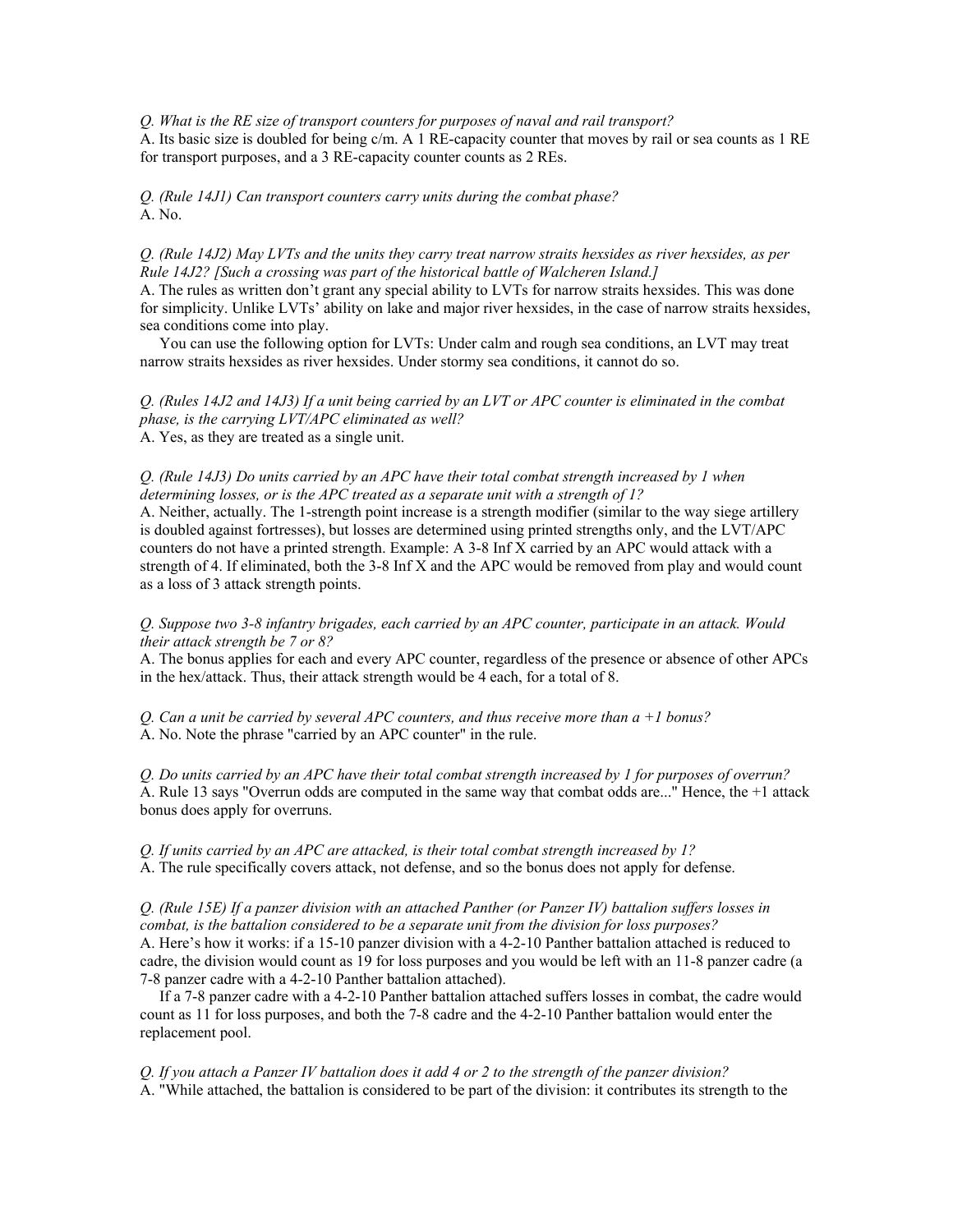division but neither counts against stacking nor increases the RE size of the division." Since the strength of the Panzer IV battalion is 2, it would add 2 to the strength of the panzer division.

## *Q. Can a detached Panther battalion be attached to a plain old Panzergrenadier XX, thus making it a Panzer XX?*

A. Rule 15E allows a detached panzer battalion only to be attached to a panzer division, and not to a panzergrenadier division.

 This covers all the historical cases I can think of off-hand, although I would not be surprised to hear about exceptions to this. I note that a panzer division had a panzer regiment headquarters, capable of controlling several panzer battalions. A panzergrenadier division, having only one panzer battalion, did not have a panzer regiment headquarters and thus on paper was less able to handle multiple panzer battalions. In reality, however, the German's practice of cross-attaching units and forming battle groups (Kampfgruppen) probably meant that a panzergrenadier division could competently manage a second panzer battalion. So, if you want to add this to the game as a house rule (and your opponent agrees), go ahead.

## *Q. (Rule 16D) I can imagine situations where both sides will want to initiate an air mission at the same time (e.g., one side wants to bomb a port to prevent a landing, the other wants to bomb the bombers which want to bomb the port before they can leave base). Who gets priority?*

A. If both sides simultaneously want to initiate an air operation, then choose at random which side gets to initiate the air op. The easiest way is to roll one die: 1–3 means the Allied player initiates; 4–6 the Axis player. (Use this in cases only when both sides truly wanted to initiate an air op. For example, if one player announces an air op and the other player lets him start moving air units unchallenged, then the second player can't decide later that he really wanted to start an air op, too.) At the end of the air op, the other player may now initiate an air op, if he still wishes to do so. Continuing alternating air ops between the two sides until at least one of the players no longer wants to initiate an air op.

 It's also been reported that both players want to fly air ops at the same time, but they want the other side to go first (for example, so that they can see where enemy CAP is going). Follow the same procedure as above: randomly select one player to initiate an air op, and then alternate air ops between the two sides until at least one player is done.

*Q. (Rule 17D) Suppose there is a 6-capacity permanent airfield in a major city, for a total airbase capacity of 12. This airbase takes 6 hits of damage. May the owning player assign all six hits to the permanent airfield, and then abandon it?*

A. Yes.

## *Q. (Rule 20F2 and 24) Page 26, Rule 20F2 says ground units may air drop in any hex except prohibited, mountain, wooded-swamp, or forest. Page 35, Rule 24 says units and supplies may air drop in any land hexes. Which is correct?*

A. Rule 20F2 is correct; Rule 24's "may air drop in any land hexes, including hexes occupied by enemy units" is intended to let you know that you can drop in enemy occupied hexes, but I see how you misinterpreted the rule the way you did. Perhaps the rule should remove the "any" or even add a rules backreference: "may air drop in land hexes (per Rule 20F2), including hexes occupied by enemy units."

#### *Q. (Rules 20F3, 22B, and 34E) The minelaying rules seem to make mines excessively effective; in particular, the lack of breakdowns for the big Allied TFs seems to make sweeping mines ridiculously expensive. The rules seem to prohibit naval units firing AA at mine-laying aircraft in their hex—is this correct?*

A. [One slick trick would be to wait for the invasion armada to end a movement step, then do a night minelaying air operation in the hex (the rules do not seem to prohibit this, even if the Allies are not sailing at night). There would be no AA, and only night fighters to contend with. If successful, even one mine point could inflict very heavy losses, far more than seem to have occurred historically.

 Naval units don't fire AA at air units on aerial minelaying missions, as the air units do not lay the mines in the part of the hex where the ships currently are. (The hexes represent a huge expanse of area, with it being impractical to impossible for ships to cover the whole extent.)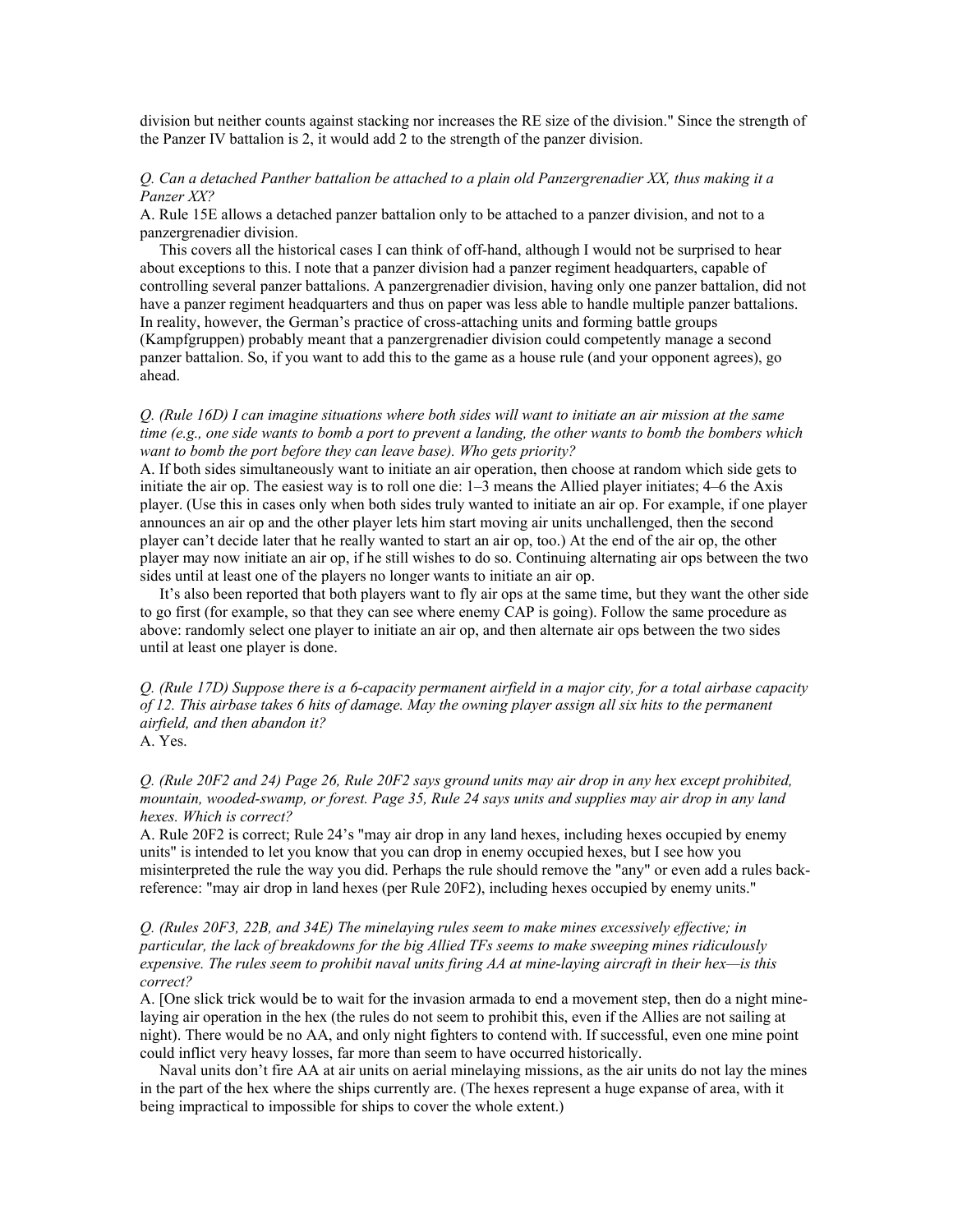Air units dropping mines in a hex containing enemy naval units at sea, thereby doing all sorts of harm to the ships at the start of their next naval movement step, can be abusive. However, it requires numerous sorties over the course of a turn to lay enough mines to qualify for a mine point, so the enemy can't catch the ships by surprise through a single overnight mine laying. The game's sequencing of activities attempted to show this:

- A player may aerially lay mines by flying a transport mission, which can be done only in the movement and exploitation phases of his own player turn (Rule 20F).
- Enemy naval units in the hex are unaffected at this time, since per Rule 34E1 they check for mine damage if they enter or put to sea in the hex (they are already in the hex, so this doesn't count) or if they start a friendly naval movement step in the hex (since it is not their player turn, this can't occur at this time).
- After the mine-laying player is finished his turn, the enemy player turn begins. The enemy naval units now can be affected by the mines, but before they do check for damage, automatic mine clearing occurs if the mines are in various coastal hexes or beyond the range of certain ports (Rule 34E3).

I had thought the above sequencing would take care of things in most typical cases. However, reexamining the point leads me to believe that when automatic mine clearing does not occur, the naval units in the hex have a big problem in the game, whereas in reality this would not occur in such a fashion.

 The best way to handle this situation is: When a player aerially lays mines in a hex containing enemy naval units at sea, then during the immediately following player turn those naval units (only) ignore the presence of those mines (only) during the naval unit's first naval movement step (only) of the turn.

*(Rules 20G2c) There is a problem involving firing AA at DAS due to the new sequencing. The rules specify that AA is fired during the AA fire step of the air operation (including DAS air operations), and not (as used to be the case with DAS) just prior to ground combat resolution against the hex. This forces the phasing player to decide immediately upon the first DAS mission arriving in the hex if he is going to attack the hex (and with which units), so that he can fire his AA at the enemy air units. If such fire binds the phasing player to attack the DAS hex (and presumably it does), the enemy could theoretically continue to pile many other DAS missions into the hex to the point where the impending attack would become suicidal.* I see your point. I do not want to delay the AA fire, but until I can figure out a way to make this work, use the old sequencing. Modify the appropriate section of Rule 20G2c as follows:

 "Each DAS operation follows the standard air sequence, until the AA fire step is reached. At this point the mission is suspended until the players are to resolve the ground combat in the hex.

When the players are to resolve ground combat in a hex containing a DAS operation, the remainder of the air operation occurs in conjunction with the ground combat, in this sequence:

- 1. When ready to resolve the combat, the attacking player declares the attack, indicating the attacking units.
- 2. The AA fire step occurs, per Rule 22B1.
- 3. The DAS mission resolution step occurs."

## *Q. (Rules 20G2g and 20G2h) Losses to Naval Units: Are these allocated after each air attack, or after all air attacks in a player turn?*

A. Rule 20G2g defines how this happens for both  $20G2g \& h$ : "For each air operation, resolve all bombing attacks of air units flying this mission before applying any hits achieved. (Keep track of the total number of hits achieved.) Apply the hits after all air units on this mission [naval units in port bombing] have finished bombing." This means you do it on a per-air-operation basis, applying all hits (losses) to the naval units once all bombing attacks in the operation are over.

*Q. (Rule 23A2) It seems almost impossible to take out enemy fighters if they don't want to fight, since even inoperative ones can scramble. This seems too generous; fighters certainly did get caught on the ground from time to time; it is actually easier to overrun them with tanks! Perhaps they should have to make some*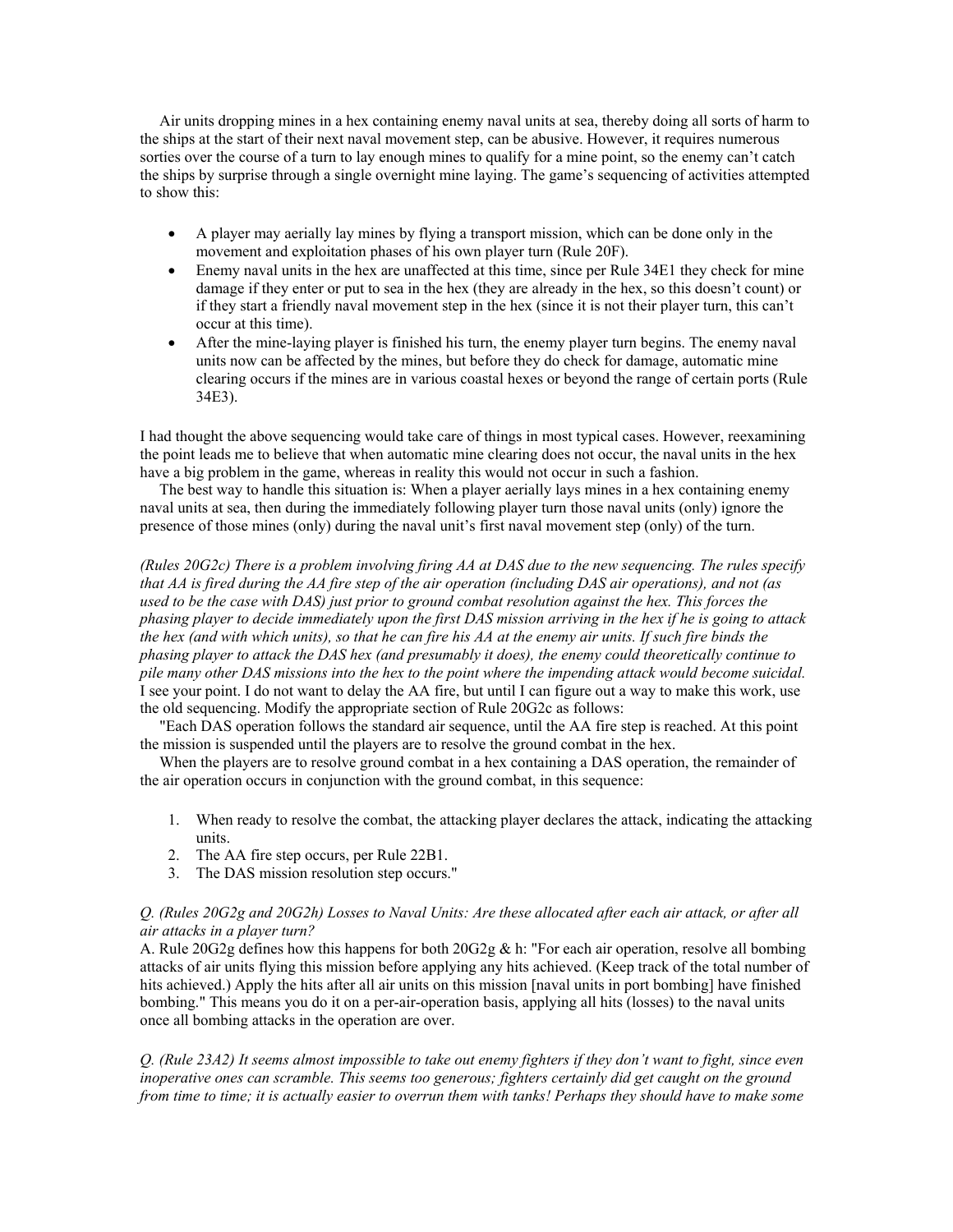#### *kind of escape die roll in order to scramble?*

A. Inoperative fighters must be able to scramble. Otherwise, players would resort to the ahistorical tactic of waiting for enemy fighters to become inoperative and then immediately flying to bomb their airbases.

*Q. (Rule 23G) Why are there NA air units if no tactical bombing missions can be flown at night?* A. Obviously, type NA air units can fly transfer missions at night without fear of crash landing! Actually, if we ever allow (some) tactical bombing missions at night, then these air units are already rated and will automatically retrofit. Don't hold your breath waiting for night tac bombing, however. The case for this having any appreciable effect at Europa scale is rather tenuous. Still, someone someday may marshal enough data to convince me otherwise.

*Q. (Rule 23H10) If I understand this rule correctly, then a code X air unit which suffers an "A" result in combat is considered aborted and not eliminated. Is that correct?*

A. The unit would suffer a "double abort" (once in combat and once per Rule 23H10), but in SF this still equates to an "abort" and not an "eliminated" as in some other Europa games.

*Q. (Rule 24B1) An Allied airborne unit lands in an unoccupied Axis-owned hex that contains an airbase and becomes disrupted when dropping in the hex. Therefore, the Allied player is unable to use the airbase there. May Axis air units continue to operate from the airbase?* A. Yes.

*Q. Suppose the hex in the example above is also a port. May Axis naval units continue to use the port? If so, may Axis naval transports land ground units at the port? If so, may they then conduct the same sort of in-hex combat in the combat phase that airborne and amphibious units conduct?*

A. They may use the port there, but ground units may not be disembarked at the port. Rule 6 lists "In general, a unit may not enter a hex occupied by an enemy unit. Exceptions to this are covered in the appropriate rules." Note that the naval transport rules do not list this as an exception.

*Q. Suppose the hex in the example above is also a city. May Axis reinforcements/replacements appear in the city in the Axis initial phase? If so, may they then conduct the same sort of in-hex combat in the combat phase that airborne and amphibious units conduct?* A. Yes.

*Q. (Rule 26) When a strategic wing flies a mission in poor weather, is the bombing strength halved before or after AA fire?*

A. Halve it at the moment of bombing, which comes after AA fire.

*Q. (Rule 26C2) Is there any limit to the number of bombing points a strategic wing can allocate to GS or DAS?*

A. For 26C2b, note that the wing flies any tactical mission that heavy bombers may fly; and per 23E2 heavy bombers may not fly GS or DAS.

 For 26C2c, every 3 bombing strength points (or fraction thereof; calculated before any halving due to weather or terrain) delivered by a strategic wing counts as 1 air unit for the GS/DAS limit.

## *Q. (Rules 27A3 and 31) Can you deliberately allocate excess naval transport to a unit in order to avoid losses at sea?*

A. No. Several naval transports can combine to carry a unit. But, assigning "excess" naval transports to a unit doesn't ensure it will avoid losses at sea, since if any of the naval transports carrying the unit is sunk, the unit is eliminated. (I suppose you could make a case that if 20 NTs were assigned to carry a brigade and only one was sunk, the unit has lost only 5% of its strength and should remain in play. I believe, however, that this is getting into the silly zone and would encourage players to adopt ahistorical tactics.)

 However, there is a way to get a result similar to the one you're looking for. Don't assign "excess" NTs to carry a unit, but include NTs that are not carrying anything as part of the naval group with the NTs that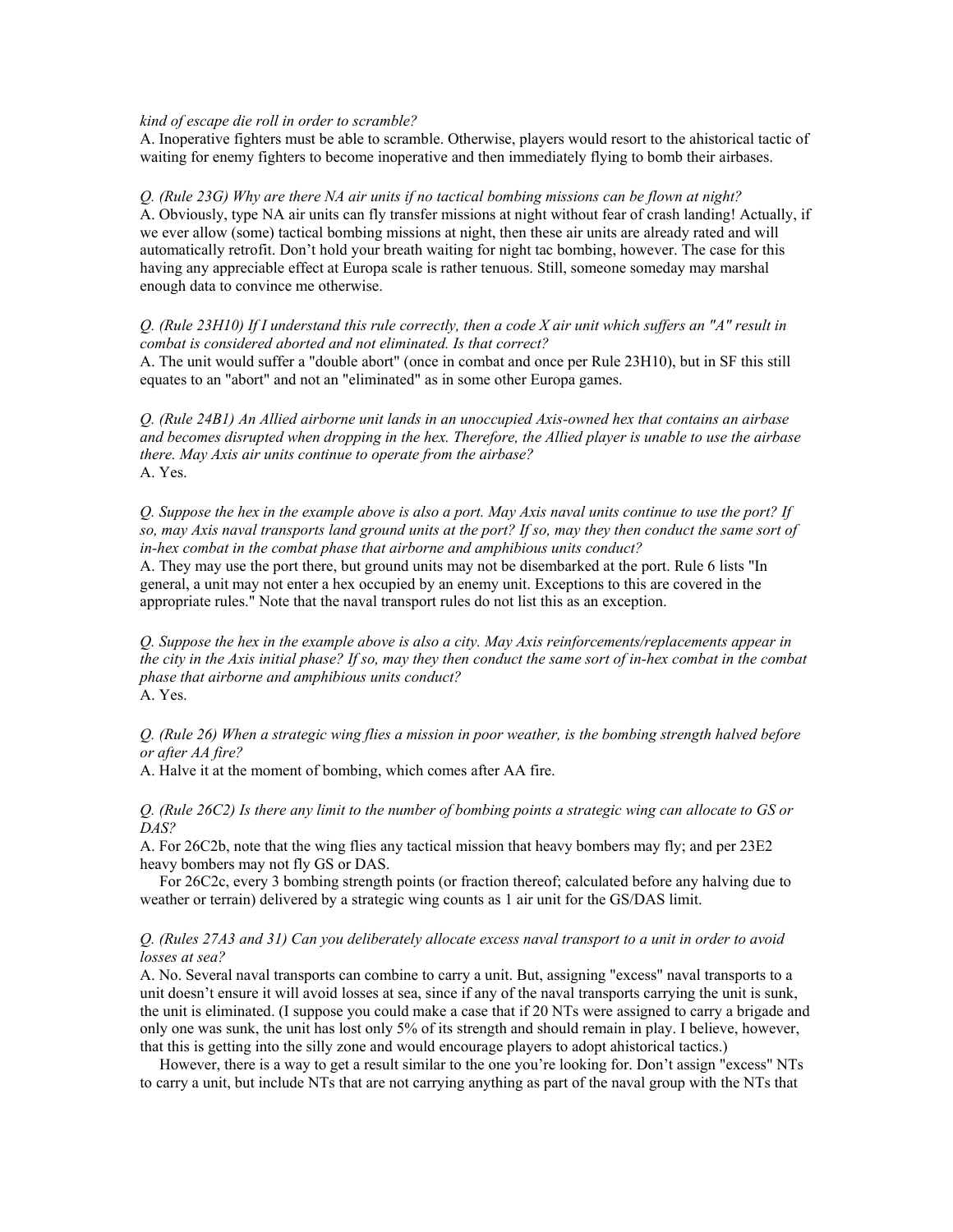are carrying the unit. If naval units in the group take damage from air units, it may turn out that empty NTs get hit rather than laden ones.

#### *Q. (Rules 28 and 28A) These rules state a naval group may split at any point during movement/reaction. Does this just mean that two TFs may move independently, or does it allow you to split a single TF into two TF units?*

A. Rule 27B2 governs the general concept of naval groups, and the seventh paragraph of Rule 28 specifically governs how you split up a naval group. Note that both rules define naval groups in terms of naval units: you can break one group up into several groups, each of which can have one or more naval units. A TF, however, is a single naval unit: it can be part of a naval group (or even the only unit in a naval group) but it cannot be split into two units.

*Q. (Rule 28A) Is it correct that non-phasing naval units cannot move at all, except by reaction?* A. That is correct.

*Q. Is a naval unit considered moving any time it expends movement points, or only when it enters a new hex?* 

A. If only the latter, this means that NTs and LCs in the process of disembarking at a beach hex could not be intercepted (i.e., do not trigger reaction) once they reach the beach.

For the purposes of reaction, a naval group is considered moving if it is spending MPs (for any purpose).

## *Q. (Rule 29B2) This rule states that combat between naval units and CDs is resolved in a single round. Exactly what does this mean?*

A. Naval combat between naval units and an enemy CD is initiated as per Rule 28C. Once initiated, the combat is resolved (per Rule 29B2) in a single firing round (unlike combat between naval units and enemy naval units, which can last for several rounds). When the round is over, naval combat between the naval units and the CD is over, and the naval units can resume movement or whatever else they were doing.

*Q. If the naval units still have MPs remaining, can they conduct other naval activities in the hex, such as sweeping mines?*

A. Yes.

*Q. If the naval units still have MPs remaining, can they leave the hex in which they engaged the CD? For example, can they move further down the coast and engage another enemy CD?* A. Yes.

*Q. If the naval units still have MPs remaining, can they engage the same CD in another round of naval combat?*

A. Yes—but only if the naval units do something that meets the requirements for initiating naval combat again with the CD per Rule 28C, such as entering another hex in the combat zone of the enemy CD.

#### *Q. (Rule 31) If an NT unit is bombed and hit while embarking ground units, does anything happen to the units (i.e., are they considered cargo or not)?*

A. Nothing happens to such ground units. They are not embarked until the naval unit has spent all necessary MPs to embark them. Once embarked, they're cargo and are affected by what happens to the naval unit. (Similarly, a unit is considered cargo if it is embarked on a naval unit which is spending MPs to disembark it and is subject to adverse effects on the naval unit until the naval unit has spent all necessary MPs to disembark it.)

*Q. Is naval transport of air units allowed?* A. No.

*Q. Does the non-phasing player get to know what cargo is in a convoy before he launches an air attack on it?*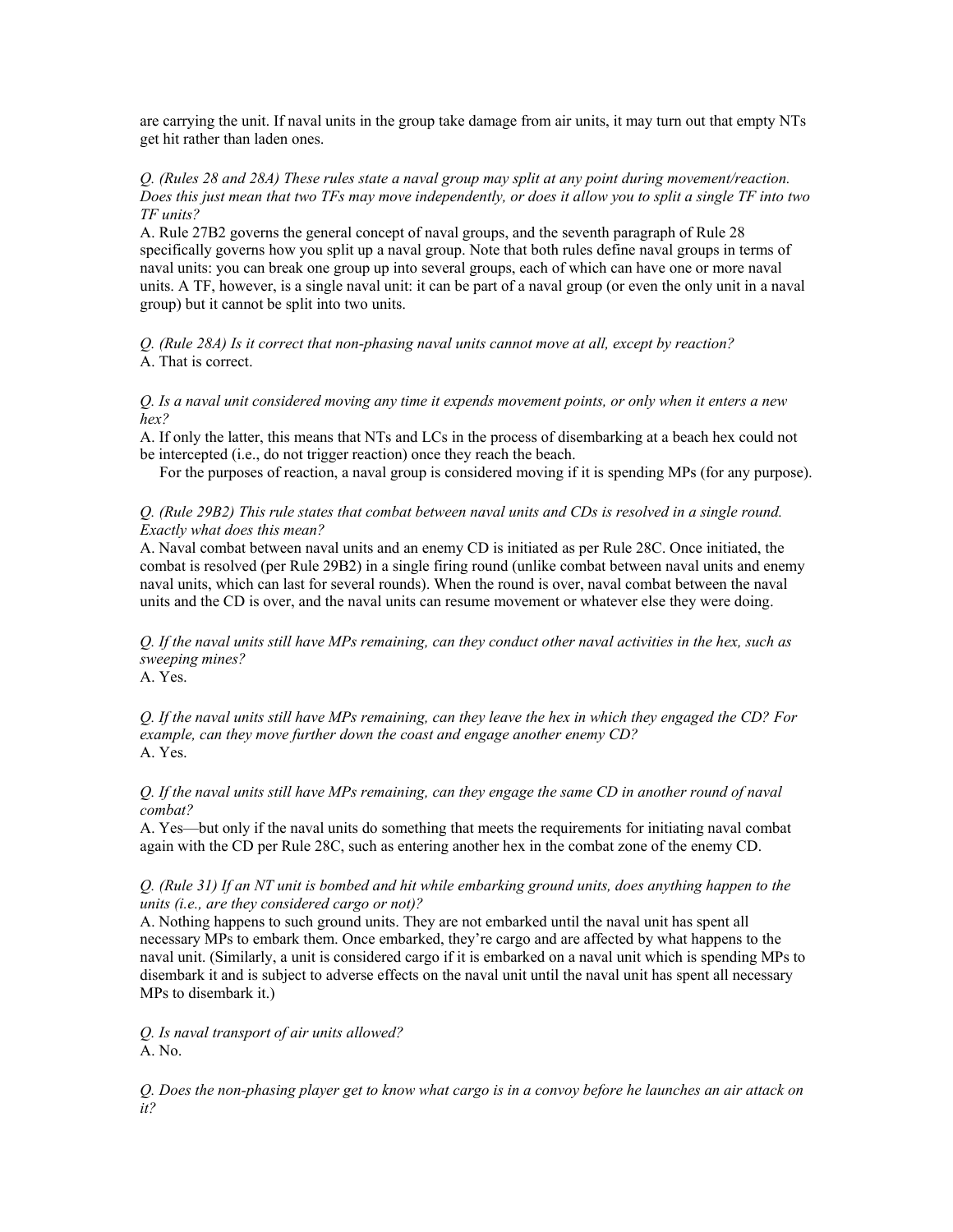A. Yes. This is the same as asking if the phasing player gets to know what ground units are in a stack before he attacks it. In Europa, players may freely inspect enemy stacks at any time.

 As a house rule, however, you can prohibit the enemy player from examining the cargo of any naval unit or air unit that is transporting cargo. This adds more excitement to play without upsetting any game system. If you want to do this, simply stack the cargo underneath the transporting naval or air unit and do not allow the enemy player to peek underneath. (If you have a stack of several air or naval units in a hex, the other side can demand that you show all the air or naval units in the hex.) Use status markers as usual to denote supply points being carried as cargo.

 This system still lets the enemy player distinguish between empty and cargo-laden air or naval units. Of course, in most cases you can fill up an otherwise empty air or naval unit with supply points. I also see no problem with adding another house rule allowing such units to carry dummy cargo; use a hit marker or the like for the dummy cargo.

*Q. (Rule 31A) Can a naval unit expend naval MPs for embarkation in an empty beach hex, in anticipation of friendly ground units entering the hex and embarking during the upcoming ground movement subphase?*

A. No. The prospective cargo must be present for the naval unit to spend MPs to embark it. You can't embark something that's not there yet!

## *Q. (Rule 32B and 32D) Do divisions making amphibious landings have ZOCs (which might affect enemy reaction)?*

A. Divisions are not amphibious units and therefore cannot make amphibious landings. Divisions must be broken down unsupported and transported by LCs and LVTs to make amphibious landings. The divisional headquarters can subsequently be landed in the exploitation phase and the division re-formed at that time. (Exception: The optional U.S. Marine XX Exp is intrinsically amphibious; its ZOC would be considered when determining enemy reaction.)

*Q. (Rule 34A4 and 34F) A naval unit starts several consecutive naval movement steps (not moving) in a danger zone. May the contact die roll be modified in each step by having the unit start the step at night?* A. Yes.

*Q. (Rule 34E) Does a TF sweeping for mines have to roll for mine damage twice (once when it enter the hex, and again when it starts the following step at sea in the hex)?* A. Twice.

#### *Q. (Rule 34F) It seems a little strange that there would be a danger zone around some of (but not all of) the ports in Sardinia and Corsica. Is this supposed to be the way it is?*

A. This is correct. There is, however, an important omission in the danger zone rule (Rule 34F): All hexes within 5 hexes of an Allied-owned port are automatically both an Axis danger zone and not an Allied danger zone, regardless of the standard danger zone definitions. (Note that this allows the Allies to overcome danger zones as they advance. This accounts for Allied local naval superiority.)

*Q. (Rule 34G) Do you check LCs for damage when they EMBARK cargo at a beach?* A. No, only when disembarking cargo.

*Q. (Rule 34J) Do LCs acting as ferries have to be at sea? If so, is this throughout the turn?* A. Yes, an LC must be at sea to operate as a ferry; it cannot be in port. It must remain at sea throughout the player turn it operates as a ferry.

#### *Q. (Rule 37A4) Does massive flooding destroy a fort marker in the hex?*

A. No. A fort marker is removed only when it is captured by enemy units. However, given the sequence of events in Rule 37A4, the Allied player will have the first opportunity to re-enter the flooded hex, and if he opts to do so, the fort will be destroyed at that time.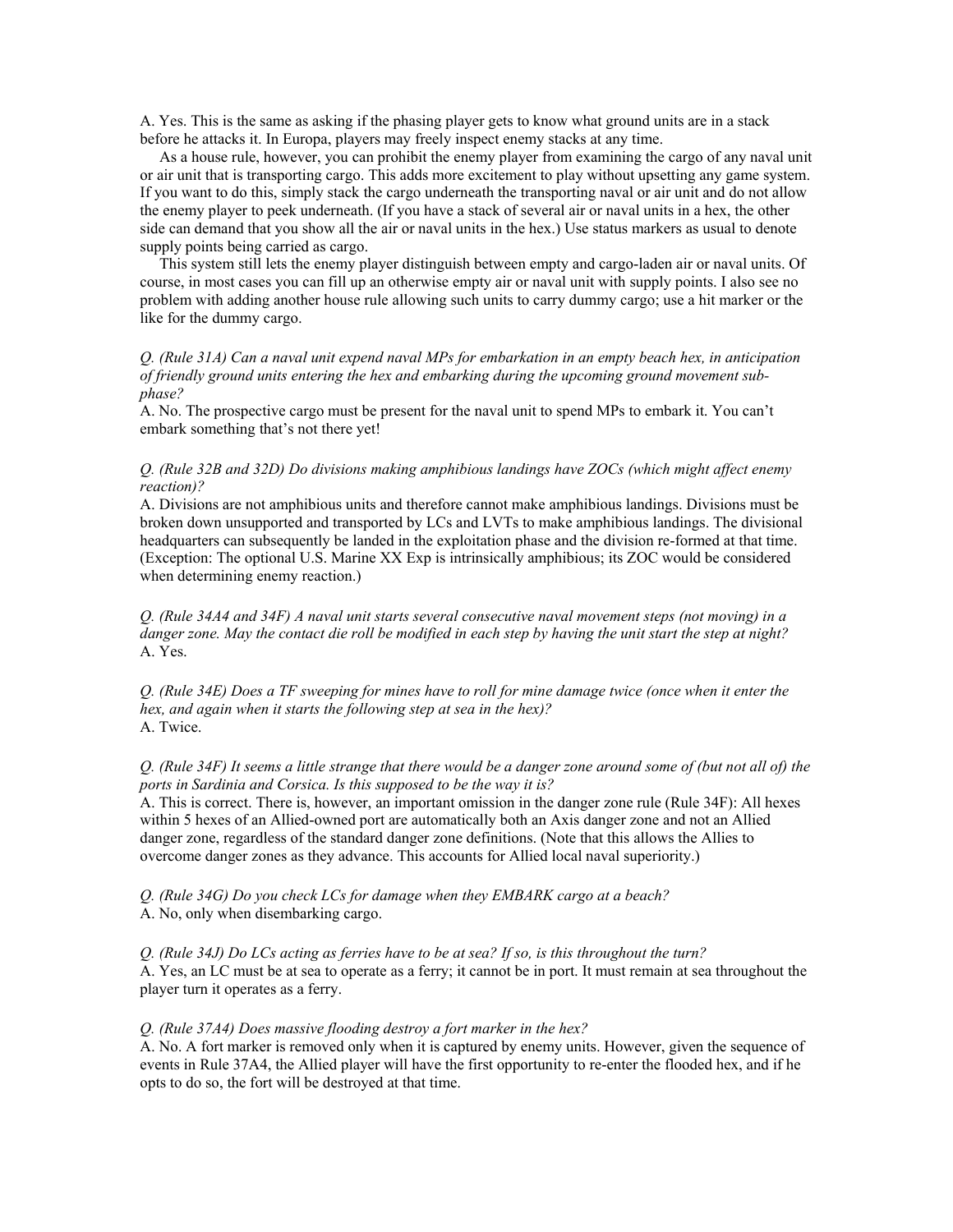*Q. (Rule 37E) This rule allows half of a garrison's REs to be placed "immediately whenever any enemy unit enters any hex of the district." Does this include enemy units entering the district via airborne drops and amphibious landings?*

A. Yes.

*Q. If yes, the garrison of France is quite large. Consider the case of an airborne assault on two or three undefended French ports, hundreds of miles apart, undertaken after most German units have moved south in August 1943. Do several 5-defense strength security brigades appear immediately the paras leap out of their transports in time to affect the disruption die rolls?*

A. The garrison activation is triggered "immediately whenever any enemy unit enters any hex of the district." In the case of an airborne landing (and similarly for an amphibious landing) triggering a garrison, the garrison is triggered immediately when a unit (the first one, if several are dropping in the same air operation) lands in a hex in the district. Note that the disruption die roll is part of the procedure to land the unit, so it occurs before activated garrison units are placed. After the landing of the (first) airborne unit, the enemy player may place up to half the REs of ground units in the garrison, in any hexes where it is legal to do so (any friendly owned cities in the district, including the hex the first airborne unit landed in, if the unit became disrupted when dropping in the hex). The regular course of play resumes when this is done. Note that the newly placed garrison units may now affect the landing of subsequent airborne units.

 Note that an airborne assault on two or three widely-separated French ports cannot occur as part of a single air operation, since the air drop missions will have different target hexes. Such assaults must be performed in separate airborne operations. Thus, when the first drop comes in, the Axis player will only know for sure that one particular port is the target of a drop and will have to guess if and where any other drops may occur.

# *Q. If Allied units make an amphibious landing in the Axis-owned coastal hex of Catania in Sicily (26:4025), thereby entering the province of Sicily for the first time, may the Axis player immediately place Sicily offmap garrison unit(s) in Catania?*

A. Whether or not garrison units may appear in Catania depends upon Catania's status. If the first Allied unit landing in Catania gains control of the hex, then garrison units cannot appear there. Otherwise (such as an Allied unit landing at Catania, but Catania is Axis occupied and not immediately overrun upon the unit's landing), garrison units may appear there. If .Allied and Axis units are now in the hex together, the standard rules for both sides being in the same hex apply.

#### *Q. (Rules 37E and 3E2) There is no city on Malta and therefore nowhere to place a unit of the garrison if it is activated. Is Valletta the activation hex for the Malta garrison?*

A. Oops! Valletta has indeed been scaled down from a reference city to a point city. Nevertheless, use it as the activation hex for the Malta garrison.

*Q. (Rule 38B3) May the Allied player gain production from Italian provinces liberated after the Italian surrender, and if yes, does it work the same as for French MRs, per Rule 38D?* A. Yes.

*Q. (Rule 40) Are Axis transfers between theaters handled like withdrawals?*

A. A transfer that is required is handled the same as a withdrawal. (Note that not all transfers are required: you ignore transfers between theaters you control.)

*Q. (Rule 40A1) In the definition of "Convert" this rule states, "If it is not possible to convert the unit on the turn specified, it must be converted in the first friendly initial phase in which it can be converted." Does this mean the first turn the converting unit happens to be in a supplied, non-isolated city hex, not in a ZOC, etc., or is the converting player obligated to withdraw the unit from the line and move it as quickly as possible to such a hex?*

A. The former: the first turn the converting unit happens to be in a supplied, non-isolated city hex, not in a ZOC, etc. This method is guaranteed to work for all game purposes. Yes, this can get a bit silly—you can avoid a particular conversion by trying to ensure the unit never ends up in a city. If you'd like to know how the rule would work in an ideal world, read on.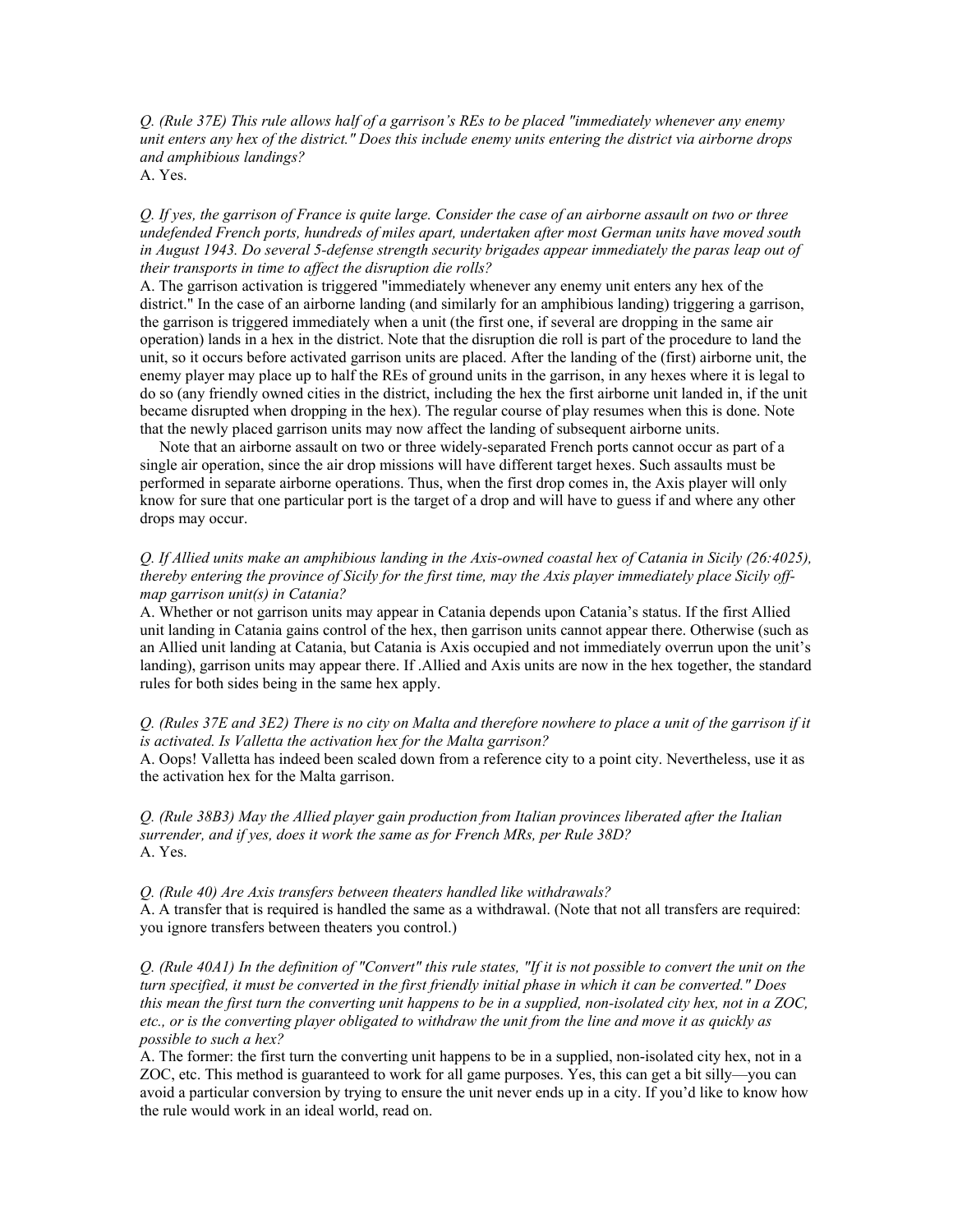If you and your opponent are reasonable players, then the conversion is mandatory. (The intention of Rule 40A1 is that reorganizations are voluntary and conversions are mandatory if possible. Conversions are mandatory because not every conversion "makes sense" in the confines of the game: sometimes you incur a net loss of strength or a net loss of special abilities such as AEC/ATEC. These rare "net loss" conversions are usually due to factors outside the scope of the particular game, such as a unit hiving off a cadre of veterans to form a new unit in a theater not in play.) Once a conversion is specified in the OB, you are required to make a reasonable effort to fulfill it as soon as possible. (This does not require you to replace the unit if it happens to be eliminated. If it is eliminated and you do replace it, however, then you must also convert it ASAP.) If you and your opponent are reasonable, go ahead and use this interpretation of the rule.

 Mandatory conversions, however, fall prey to gamesmanship if any of the players in the game are unreasonable. For example, suppose your only unit that can be converted is in an isolated pocket. An unreasonable opponent would argue that you must now move your forces and conduct attacks so as to give every possible chance (regardless of all other consequences) for the isolated unit to get back into a situation in which it can be converted as soon as possible. So, if your opponent is unreasonable, then don't use this interpretation of the rule—better still, find a more reasonable opponent!

*Q. On Nov I 43 can the Axis player convert 9-8\* Para-Inf XX 2 (LW) [instead of 4-8\* Para-Inf Cadre 2 (LW)] and 1-8 Para-Inf II I/1 St (LW) to 7-8\* Para-Inf XX 2 (LW), and receive 5 inf RPs?* A. This is allowable.

*Q. When a conversion or upgrade is called for and the unit is in another theater, can it be converted or upgraded, even before coming back to the theater specified in the OB?* A. Yes. Remember (per Rule 3F), the theater rule does not bind you for theaters you control.

*Q. When the OB lists a "replaced" unit, can the replacement be deferred and used later if the unit is not present at this time in the replacement pool?* A. Yes.

*Q. (Rule 40A1 and 40A2) The Axis Order of Battle booklet specifies several transfers or withdrawals, e.g., "Oct I 43, West, German, Transfer to Southeast: 1x 5-5 Static XX 264." As 5-5 Static XX are eligible for*  reorganization to 5-7-6 Inf XX as of Jul 143, I understand that if a specified division has been reorganized, *another 5-5 Static XX may be transferred in its stead. However, if ALL 5-5 Static XX have been reorganized as 5-7-6 Inf XX, what should be done to fulfill this requirement? Should a 5-7-6 Inf XX be transferred?*

A. No, simply follow the rule for withdrawals. If all 5-5 Static XXs in play have reorganized, yank one from the replacement pool and pay the RP cost, per the withdrawal rule. I note that the withdrawal rule possibly should cover the case where an appropriate unit is neither in play nor in the replacement pool: don't yank any unit, but pay the RP cost.

#### *Q. May the Axis player reorganize divisions (e.g., 5-5 Static XX to 5-7-6 Inf XX) that are in garrisons? In the North? In the Southeast?*

A. No for all cases above. You can reorganize (or otherwise do things with) only those forces under your control. Rule 37E defines that garrison forces come under a player's control when the garrison is activated. While in garrison, these units are not under the player's control and thus cannot be reorganized. Rule 3F defines how theaters are handled: if you control a theater, you control its forces. Depending upon scenario, the Axis player may control one or more of the Greater Germany, West, and South theaters. Neither the North nor the Southeast theaters come under the Axis player's control in SF, so the player does not control the forces in these theaters (and hence cannot reorganize them).

# *Q. (Rule 40B2 and 40B3) If a specialized armor unit is replaced, does its replacement also count against the combat/assault engineer replacement limit?*

A. No, specialized armor unit types (flamethrower tank, engineer tank, assault engineer tank, and sturmpanzer) are different unit types than combat and assault engineers. Consult the unit identification chart.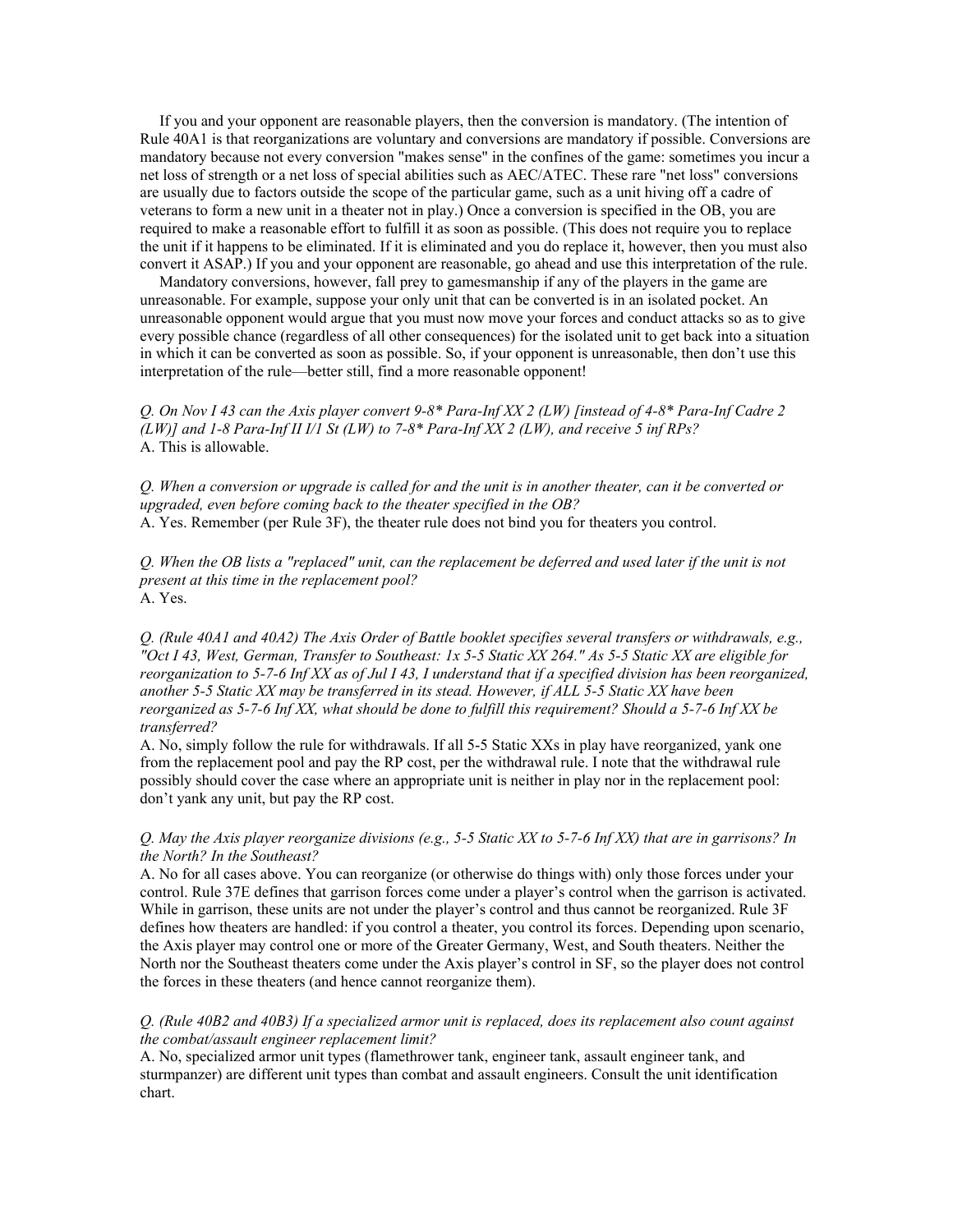*Q. (Rule 40D1) This rule refers to tracing an overland supply line to a "source of replacements." What is that?*

A. This rule is misworded. Replace the phrase "source of replacements" with "friendly-owned, unisolated regular source of supply."

*Q. (Rules 40D1, 42, and 43F2) Is it really true that disbanded units don't count for losses—if so, it seems to make it almost impossible for the Axis to inflict "excessive losses" on Allied ground units: the Allied player can simply disband a few units in play to generate sufficient accumulated infantry RPs to offset his losses?*

A. Disbanded units do not count towards losses. Yes, it is difficult for the Axis to inflict excessive losses on the Allies in most situations (although it is possible in MTO-only scenarios, as happened historically). Think of the excessive losses rule less as a reward the Axis can achieve, but more as a penalty the Allies can incur: if the Allied player burns out his forces trying to knock out the Axis quickly, he incurs the wrath of the citizens back home.

*Q. (40D3) The USA is not on map; does this prevent the loan of US armor RPs to other forces?* A. In Rule 40D3, the words "city" and "nation" were mistakenly used; the correct phrases are "regular supply source" and "force." Thus, a player may give foreign aid "as long as he can trace a supply line from any friendly-owned, unisolated city regular supply source of the donating nation force to any friendlyowned, unisolated city regular supply source of the nation force."

*Also, this rule suggests that the United States and Commonwealth countries may not provide foreign aid to the various exile forces: Free France, Poland, etc. Is this correct?*

 With the above correction the U.S. and Commonwealth countries will always be able to provide foreign aid to all of the various exile forces, since they share the same regular supply sources.

*Q. (Rule 41A) When redeploying the 7 units per theatre after Allied setup are there any restrictions on which units can do so, and are units redeploying still subject to geographic limits listed in the Axis OB (e.g., can an Axis unit which has to deploy in Northern Italy redeploy to the Anzio Front)?* A. There is no restriction on which 7 units may be chosen to redeploy. A unit may redeploy anywhere its initial deployment instructions allow it. Thus, an Axis unit deployed in the Northern Italy area may redeploy anywhere within that area, but nowhere else (such as to the Anzio Front).

*Q. Since cargo may not be transported by sea or air in the pre-game Allied movement phase, aren't the units in the Anzio Beachhead out of supply at the start of play on Apr I 44?* A. The units in the Anzio Beachhead are considered to be in supply on the Allied Apr I 44 turn.

*Q. Can Allied units be deployed pre-embarked on NTs and LCs during the initial deployment?* A. Yes.

*Q. In the Crusade in Europe and Victory in Europe scenarios, can air units be deployed in either theater?* A. Yes, use the combined air orders of battle.

*Q. May Allied LCs and NTs in the MTO initially deploy at Gibraltar? Oran?* A. Gibraltar: No, as it is not part of the MTO. Oran: Yes, as it is a North African port and North Africa is part of the MTO.

*Q. (Rule 43C2) Under certain conditions, the only units in a hex may be overstacked. If an enemy unit enters the hex, are the overstacked units automatically eliminated, or must they be overrun at 0-strength?* A. If an overstack is alone in a hex, treat it as a zero-strength unit if attacked or overrun.

*Q. (Rule 43E) Allied Cooperation. "Other Allied units" are part of a national contingent, but "may be*  included with any contingents and switched between contingents freely." Does this occur for all units of a *national group at a particular time or for individual units? For example, can one French unit (before the return of the French government from exile) attack with a British stack, and another French unit attack*